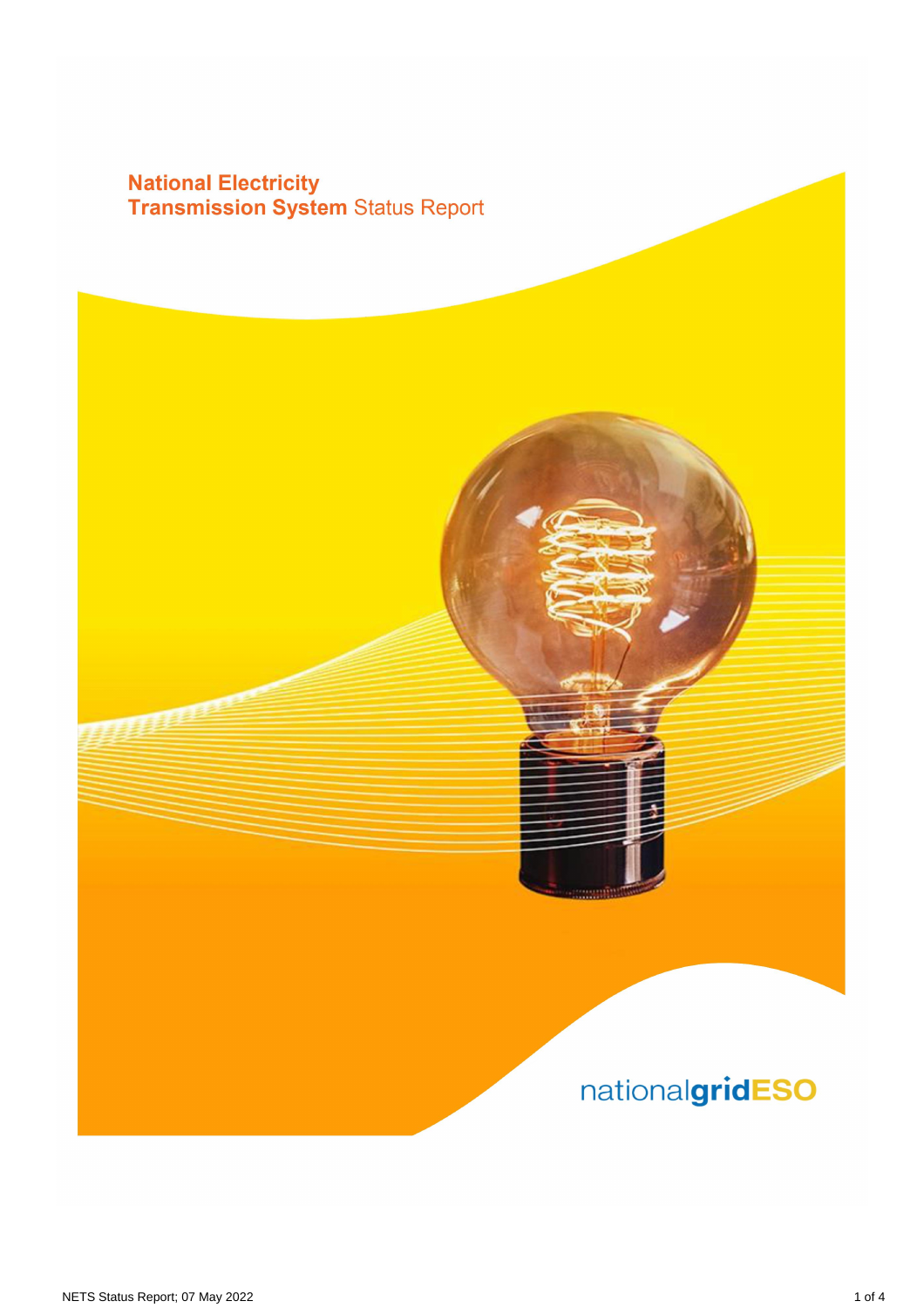## **National Electricity Transmission System Status Report Saturday 07 May 2022**

| Today's High Level Risk Status Forecast for the next 24h |  |                |  |
|----------------------------------------------------------|--|----------------|--|
| <b>General Status</b>                                    |  | Voltage        |  |
| Demand                                                   |  | System Inertia |  |
| <b>System Margins</b>                                    |  | Weather        |  |
| Generation                                               |  | Transmission   |  |
| <b>Active Constraints</b>                                |  |                |  |
| <b>System Warning</b>                                    |  |                |  |

| <b>Today's Minimum De-Rated Margin</b> | 3877 (SP 43) |         |
|----------------------------------------|--------------|---------|
| <b>Current BMU Largest Loss Risk</b>   | Generation   | 1500 MW |
|                                        | Demand       | 1150 MW |



| <b>Yesterday's Market Summary</b> |                                   |  |
|-----------------------------------|-----------------------------------|--|
| <b>Cash Out Price (Max)</b>       | £250.00 (SP 17)                   |  |
| <b>Cash Out Price (Min)</b>       | £43.70 (SP 3-4, 11-13, 17, 20-21) |  |
| <b>Peak Demand Yesterday</b>      | 34.884 MW                         |  |
| <b>Minimum Demand</b>             | 19,000 MW                         |  |

**Interconnector**

| <b>Net Transfer Capacity (MWs)</b> |               |        |                        |
|------------------------------------|---------------|--------|------------------------|
| Today                              | <b>Import</b> | Export | <b>Remarks</b>         |
| Netherlands (BritNed)              | 1016          | 1016   | <b>Fully Available</b> |
| France (IFA2)                      | 1014          | 1014   | <b>Fully Available</b> |
| <b>Belgium (Nemo)</b>              | 1020          | 1020   | <b>Fully Available</b> |
| <b>Ireland (EWIC)</b>              |               |        | Planned Outage         |
| Northern Ireland (MOYLE)           | 500           | 1500   | <b>Fully Available</b> |
| <b>NSL</b>                         | 706           | 706    | Partially Available    |
| <b>ElecLink</b>                    | 10            |        | Not yet commissioned   |
| <b>France IFA</b>                  | 1000          | 1000   | Partially Available    |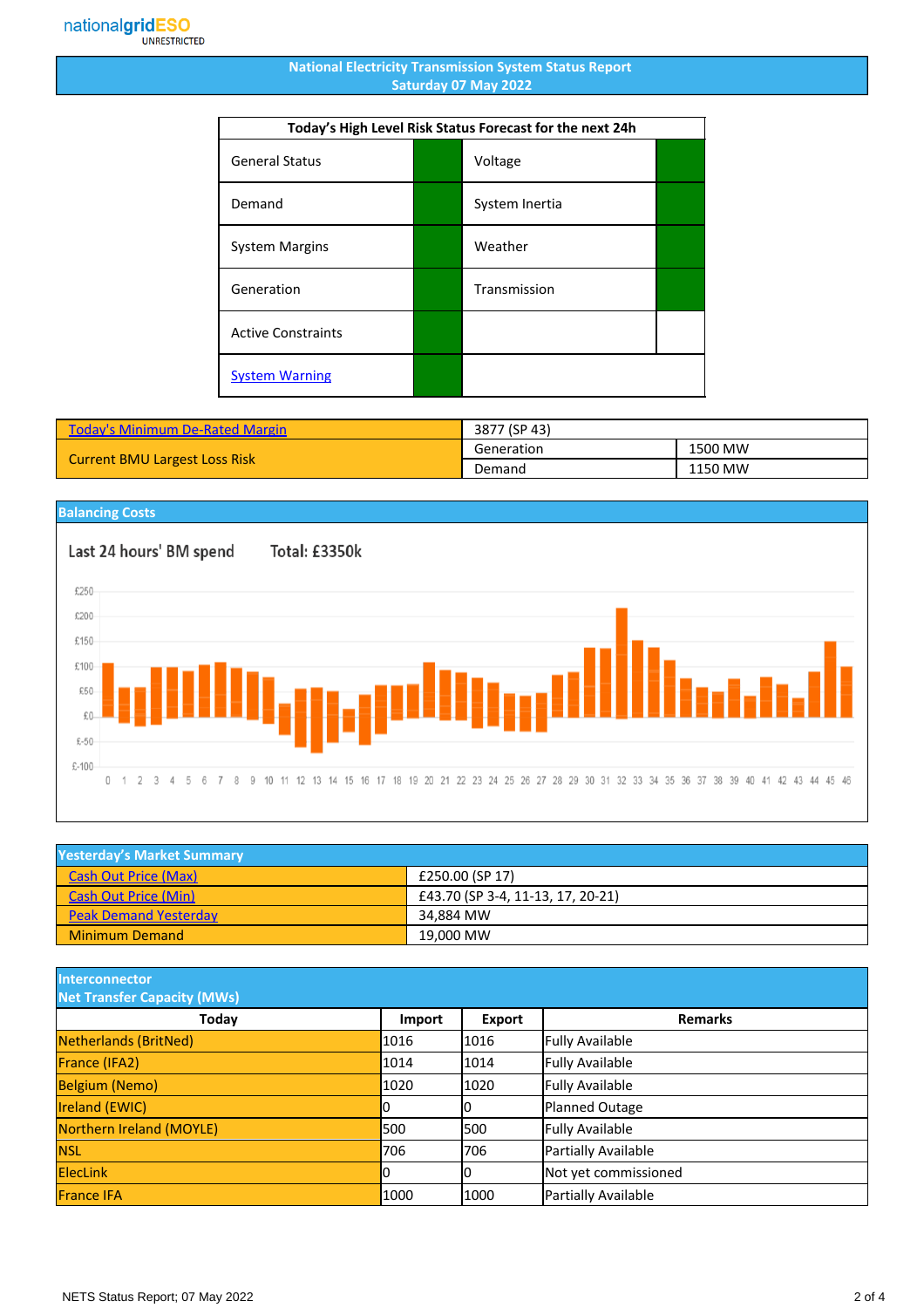

| <b>Weather</b>                                                                                       | Source.                                                                                              | <b>Commentary</b>                                                                                                                                                                                                                                                                                                                                                                                                          |
|------------------------------------------------------------------------------------------------------|------------------------------------------------------------------------------------------------------|----------------------------------------------------------------------------------------------------------------------------------------------------------------------------------------------------------------------------------------------------------------------------------------------------------------------------------------------------------------------------------------------------------------------------|
| Latest forecast (Summary)                                                                            | <b>Met Office</b><br><b>SEPA</b><br><b>Natural</b><br><b>Resources</b><br><b>Wales</b>               | Today:<br>Today will become more settled as high pressure moves in. There will be a mix of<br>patchy cloud and sunny spells, the best of these to the west. A few showers likely<br>lin places.<br>Tonight:<br>This evening, any showers will quickly ease and it will turn dry for most overnight.<br>It will be quite cloudy in the south-east, but elsewhere there will be a mix of<br>variable cloud and clear spells. |
| <b>General Weather Concerns</b><br>e.g. wind, rain, snow,<br>flooding, GB Weather<br><b>Warnings</b> | <b>Met Office</b><br>Weather<br><b>Warnings</b><br><b>SEPA</b><br><b>Natural</b><br><b>Resources</b> | UK Weather Warnings<br>No weather warnings are in force for the UK.                                                                                                                                                                                                                                                                                                                                                        |
|                                                                                                      |                                                                                                      | <b>Flood Warnings</b>                                                                                                                                                                                                                                                                                                                                                                                                      |
|                                                                                                      |                                                                                                      | No flood warnings are currently in force for England.                                                                                                                                                                                                                                                                                                                                                                      |
|                                                                                                      |                                                                                                      | No flood warnings are currently in force for Scotland.                                                                                                                                                                                                                                                                                                                                                                     |
|                                                                                                      | <b>Wales</b>                                                                                         | No flood warnings are currently in force for Wales.                                                                                                                                                                                                                                                                                                                                                                        |

ng (Forecasting team)\10 - Daily Files\Emi

 *Contains public sector information licensed under the Open Government Licence v1.0*

atest forecast at S:\OandT\C\_

act: .box.dem